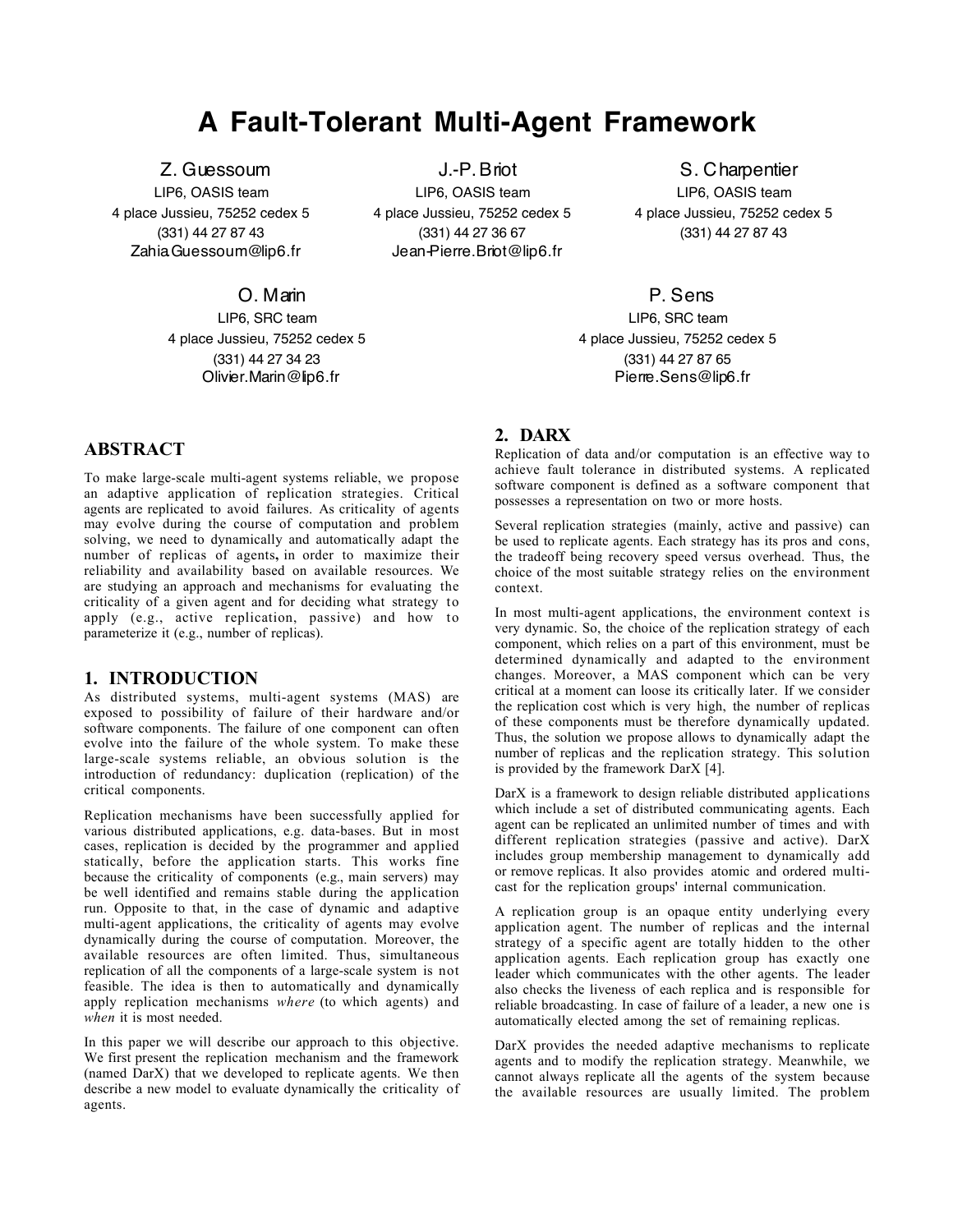therefore is to determine the most critical agents and then the needed number of replicas of these agents.

We distinguish two cases: 1) the agent's criticality is static and 2) the agent's criticality is dynamic. In the first case, critical agents can be identified by the designer and can be replicated by the programmer before run time. In the second case, MASs may have dynamic organization structures. So, the agents criticality cannot be determined before run time. The agent criticality can be therefore based on these dynamic organizational structures. The problem is how to determine dynamically these structures to evaluate the agent criticality?

Thus, we propose a new approach for observing the domain agents and evaluating dynamically their criticality. This approach is based on two kinds of information: semantic-level information and system-level information.

# 3. ADAPTIVE CONTROL OF

### REPLICATION

We will now detail our approach for dynamically evaluating criticality of each agent in order to perform dynamic replication where and when best needed.

We want some automatic mechanism for generality reasons. Our approach is not related to a specific interaction language or application domain. Also agents can be either reactive or cognitive. We just suppose that they communicate with some agent communication language [1]. But in order to be efficient, we also need some prior input from the designer of the application. This designer can choose among several approaches of replication: static and dynamic.

In the proposed dynamic approach, the agent criticality relies on two kinds of information:

- System-level information. It will be based on standard measurements (communication load, processing time...). We are currently evaluating their significance to measure the activity of an agent.
- Semantic-level information. Several aspects may be considered (importance of agents, dependence of agents, importance of messages ...). We decided to use the concept of role, because it captures the importance of an agent in an organization, and its dependencies to other agents.

The application designer will manually valuate criticality of the roles, corresponding to their "importance" in the organization and in the computation. In order to track the dynamical adoption of roles by agents, we propose a role recognition method. This method is based on the observation of the agent execution and their interactions to recognize the roles of each agent and to evaluate his processing activity. This is used to dynamically compute the criticality of an agent.

In order to collect the data, we associate an observation module to each DarxServer on each machine. It will collect events (provided by DarxServer). We consider two cases. In the first case, each agent displays explicitly his roles or interaction protocols. The roles of each agent are thus easily deduced from interaction events.



Fig. 1: General architecture for replication control

In the second case, agents do not display their roles nor their interaction protocols. The agent roles are deduced from the interaction events by the *role analysis* module *.* In this analysis, attention is focused on the precise ordering of interaction events (exchanged messages). The *role module* captures and represents the sequence of interaction events resulting from the domain agent interactions (sent and received messages). These interaction events are then used to determine the roles of the agents.

To represent the agent interactions, several methods have been proposed such as state machines and Petri nets. For our application, state machines provide a well suitable representation. Each role interaction model is represented by a machine state. A library of role definitions is used to recognize the active roles.

## 4. CONCLUSION

Large-scale MASs are often distributed and must run without any interruption. To make these systems reliable, we proposed a new approach to evaluate dynamically the criticality of agents [3]. This approach is based on the concepts of roles and degree of activity. The agent criticality is then used to replicate agents in order to maximize their reliability and availability based on available resources.

To validate the proposed approach, we realized a fault-tolerant framework (DarX). The integration of DarX with a multi-agent platform, such as DIMA [2], provides a generic fault-tolerant multi-agent platform. In order to validate this platform, two small applications have been developed (meetings scheduling and crisis management system). They are intended at evaluating our model and architecture viability. The obtained results are interesting and promising. However, more experiments with real-life applications are needed to validate the proposed approach.

## 5. REFERENCES

- [1] FIPA 97. Specification. Part 2, *Agent Communication Language*, www.fipa.org.
- [2] Z. Guessoum and J.-P. Briot. From active objects to autonomous agents. In Special Series on Actors and Agents, edited by D. Kafura and J.-P. Briot, IEEE Concurrency, 7(3):68-76, July-September 1999.
- [3] J.-P. Briot, Z. Guessoum, S. Chapentier, S. Aknine, O. Marin and P. Sens. Dynamic Adaptation of Replication Strategies for Reliable Agents. In Adaptive Agents and Multi-Agent Systems, pp. 10-19, AISB02. Mar 2002
- [4] O. Marin, P. Sens, J.-P. Briot and Z. Guessoum, Towards Adaptive Fault-Tolerance For Distributed Multi-agent